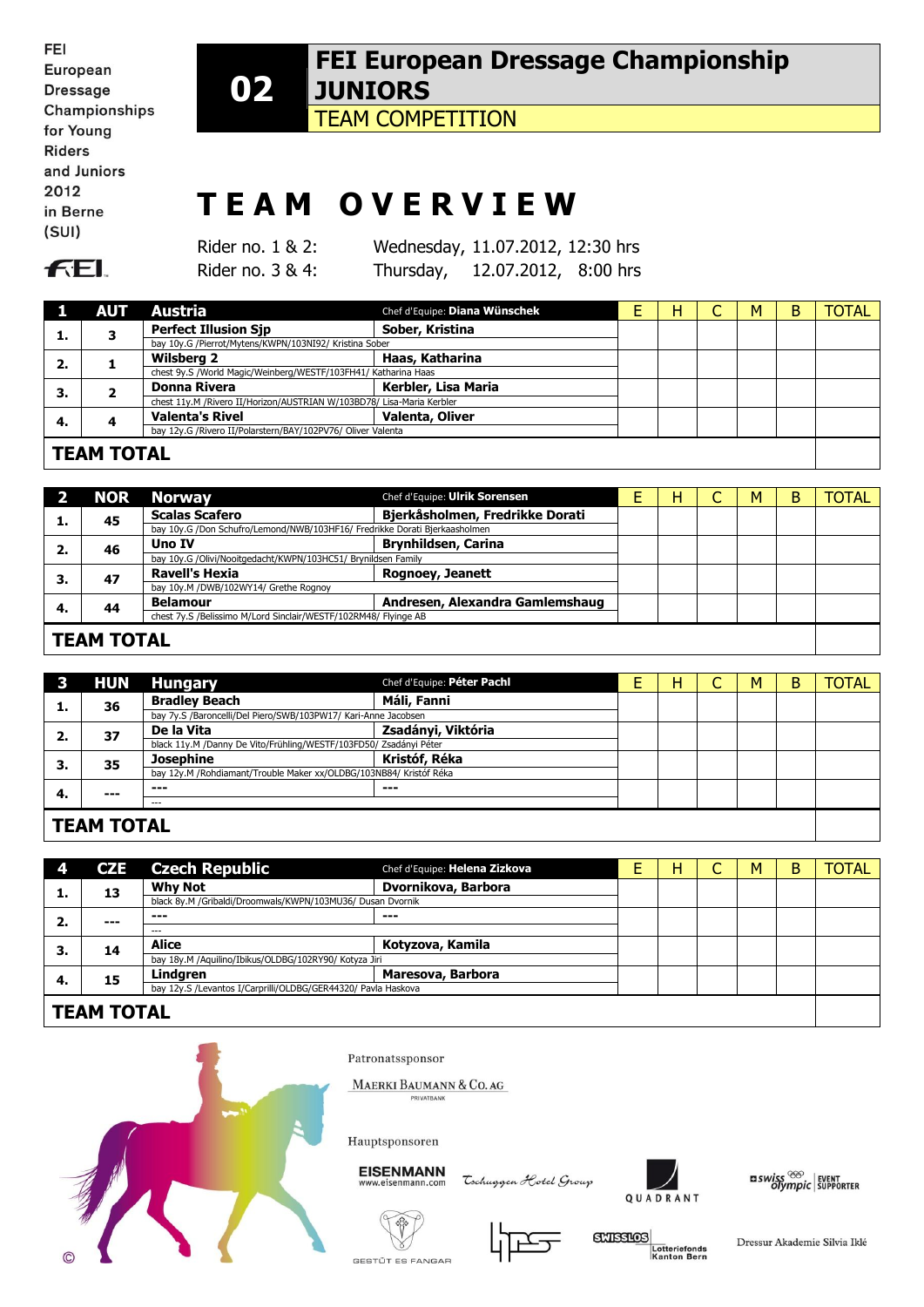#### **02 - FEI European Dressage Championship JUNIORS - TEAM OVERVIEW**

|                                                                     | <b>GBR</b> | <b>Great Britain</b>                                               | Chef d'Equipe: Anne Keen |  | н | ◡ | м | в | <b>TOTAL</b> |
|---------------------------------------------------------------------|------------|--------------------------------------------------------------------|--------------------------|--|---|---|---|---|--------------|
|                                                                     | 26         | Remarkable                                                         | Knapton, Jessica         |  |   |   |   |   |              |
|                                                                     |            | DB 13y.S /Royal Diamond/Feiner Stern/OLDBG/102YJ14/ Miss J Knapton |                          |  |   |   |   |   |              |
|                                                                     | 28         | Lou Wega                                                           | Slater, Abigail          |  |   |   |   |   |              |
|                                                                     |            | bay 13y.G /Lamoureux II/Dinard L/WESTF/GBR40971/ Mr Richard Heley  |                          |  |   |   |   |   |              |
| З.                                                                  | 27         | Laurentius                                                         | Lucas, Gabrielle         |  |   |   |   |   |              |
|                                                                     |            | bay 13y.G /Lauries Crusador/DWB/NOR02207/ Miss G Lucas             |                          |  |   |   |   |   |              |
| 4.                                                                  | 25         | <b>Daniolo</b>                                                     | <b>Gallimore, Claire</b> |  |   |   |   |   |              |
| chest 11y.G /Don Primero/Wittelsbach/VNP/GBR42743/ Jane F Gallimore |            |                                                                    |                          |  |   |   |   |   |              |
|                                                                     |            |                                                                    |                          |  |   |   |   |   |              |
| <b>TEAM TOTAL</b>                                                   |            |                                                                    |                          |  |   |   |   |   |              |

| 6                 | <b>GER</b>                                                                            | Germany                                                     | Chef d'Equipe: Maria Schierhölter-Otte |  | H |  | M | B | <b>TOTAL</b> |
|-------------------|---------------------------------------------------------------------------------------|-------------------------------------------------------------|----------------------------------------|--|---|--|---|---|--------------|
|                   | 31                                                                                    | <b>Flamenco Girl</b>                                        | Platen, Maxi-Kira von                  |  |   |  |   |   |              |
|                   |                                                                                       | chest 8y.M /Fielmann/Weltmeyer/HANN/103GK52/ Rubner, Monika |                                        |  |   |  |   |   |              |
| 2.                | 32                                                                                    | <b>Bellheim</b>                                             | <b>Scheve, Vivan</b>                   |  |   |  |   |   |              |
|                   | bay 7y.G /Belissimo M/Warkant/WESTF/103CJ22/ Sauerland-Scheve, Marion                 |                                                             |                                        |  |   |  |   |   |              |
| З.                | 30                                                                                    | <b>Dauerbrenner</b>                                         | Nowag, Bianca                          |  |   |  |   |   |              |
|                   | bay 9y.G /Democraat/Finalist/WESTF/103PW19/ Ripkens,Saskia                            |                                                             |                                        |  |   |  |   |   |              |
|                   | 29                                                                                    | <b>Wirsol's Cipollini</b>                                   | <b>Niemann, Vivien</b>                 |  |   |  |   |   |              |
|                   | 4.<br>bay 9y.G /Compliment/Western Star/HANN/102UT34/ Niemann, Vivien und Christopher |                                                             |                                        |  |   |  |   |   |              |
|                   |                                                                                       |                                                             |                                        |  |   |  |   |   |              |
| <b>TEAM TOTAL</b> |                                                                                       |                                                             |                                        |  |   |  |   |   |              |

|                   | <b>SUI</b>                                            | <b>Switzerland</b>                                              | Chef d'Equipe: Eva Senn          |  | H |  | M | B | TOTAL |
|-------------------|-------------------------------------------------------|-----------------------------------------------------------------|----------------------------------|--|---|--|---|---|-------|
|                   | 53                                                    | <b>Ronaldino</b>                                                | Lehmann, Bigna Ladina            |  |   |  |   |   |       |
|                   |                                                       | bay 6y.G /Rohdiamant/de Niro/HANN/103OD15/ Lehmann Bigna Ladina |                                  |  |   |  |   |   |       |
|                   | 52                                                    | Mona Lisa VII                                                   | König, Christina                 |  |   |  |   |   |       |
| ۷.                |                                                       | bay 9y.M /Metternich/Brentano II/HANN/103LZ19/ König Pia        |                                  |  |   |  |   |   |       |
| з                 | 55                                                    | <b>Remmington Steel</b>                                         | <b>Scheufele, Caroline-Marie</b> |  |   |  |   |   |       |
|                   |                                                       | dbay 15y.G /Ravallo/Gelria/HANN/103LC34/ Jonker Ted             |                                  |  |   |  |   |   |       |
| 4.                | 54                                                    | Hero                                                            | Roos, Tamara-Lucia               |  |   |  |   |   |       |
|                   | bay 14y.G /Hohenstein/HANN/103IE30/ Roos Tamara-Lucia |                                                                 |                                  |  |   |  |   |   |       |
|                   |                                                       |                                                                 |                                  |  |   |  |   |   |       |
| <b>TEAM TOTAL</b> |                                                       |                                                                 |                                  |  |   |  |   |   |       |

|                                                                                 | NED                                                    | <b>Netherlands</b>                                                             | Chef d'Equipe: Tineke Bartels |  | н |  | M | B | TOTAL |
|---------------------------------------------------------------------------------|--------------------------------------------------------|--------------------------------------------------------------------------------|-------------------------------|--|---|--|---|---|-------|
| ı.                                                                              | 41                                                     | <b>Hexagon's Baldacci</b>                                                      | <b>Nieuwenhuis, Jeanine</b>   |  |   |  |   |   |       |
|                                                                                 |                                                        | bay 5y.G /Havidoff/Rubiquil/KWPN/103MY98/ Stal Hexagon / L.A. van Lieren       |                               |  |   |  |   |   |       |
| 2.                                                                              | 42                                                     | Ziggy                                                                          | <b>Riele, Antoinette ter</b>  |  |   |  |   |   |       |
|                                                                                 |                                                        | bay 7y.M /Riverman/Flemmingh/KWPN/103NS47/ Fam. ter Riele & L. Collins & D. Wi |                               |  |   |  |   |   |       |
| з.                                                                              | 43                                                     | Donna Gracia                                                                   | Ven, Suzanne van de           |  |   |  |   |   |       |
|                                                                                 | black 16y.M /RHEIN/NED06427/ Hippisch Centrum Roermond |                                                                                |                               |  |   |  |   |   |       |
| 4.                                                                              | 40                                                     | Di Tiesto                                                                      | Lierop, Dana van              |  |   |  |   |   |       |
| dbay 11y.G /Rohdiamant/Nocturn/KWPN/103CJ71/ Mevr. J.N. van Leeuwen & Dhr. A.W. |                                                        |                                                                                |                               |  |   |  |   |   |       |
| <b>TEAM TOTAL</b>                                                               |                                                        |                                                                                |                               |  |   |  |   |   |       |
|                                                                                 |                                                        |                                                                                |                               |  |   |  |   |   |       |

#### **TEAM TOTAL**

| 9                                                                      | <b>BLR</b> | <b>Belarus</b>                                                              | Chef d'Equipe: Svetlana Yevshchik |  | H |  | M | В | TOTAL |
|------------------------------------------------------------------------|------------|-----------------------------------------------------------------------------|-----------------------------------|--|---|--|---|---|-------|
|                                                                        | 10         | Ditrikh                                                                     | Paulenka, Varvara                 |  |   |  |   |   |       |
|                                                                        |            | bay 10y.G /Hiramas/Efir/TRAK/BLR40056/ Republican Olympic Equestrian a.Bre  |                                   |  |   |  |   |   |       |
| 2.                                                                     | 12         | <b>Oblepiha</b>                                                             | Yakimovich, Alesia                |  |   |  |   |   |       |
|                                                                        |            | bay 10y.M /Hiramas/Havbek/TRAK/102OQ22/ Republic Olympic Equestrian and Bre |                                   |  |   |  |   |   |       |
| З.                                                                     | 11         | <b>Dombai</b>                                                               | Vostrokrylova, Iulianiya          |  |   |  |   |   |       |
|                                                                        |            | dchst 18y.G /Bek XX/Difer//BLR00077/ Repablikan Olympic Egestrian a. Bre    |                                   |  |   |  |   |   |       |
| 4.                                                                     |            | <b>Demagog</b>                                                              | Dudkova, Anastasiya               |  |   |  |   |   |       |
| bay 8y.G /Grif/Horog/TRAK/102XC17/ Repablican Olympic Equestrian and b |            |                                                                             |                                   |  |   |  |   |   |       |
|                                                                        |            |                                                                             |                                   |  |   |  |   |   |       |
| <b>TEAM TOTAL</b>                                                      |            |                                                                             |                                   |  |   |  |   |   |       |

| <b>10</b>         | BEL                                                         | <b>Belgium</b>                                               | Chef d'Equipe: Laurence van Doorslaer |  | н |  | M | В | TOTAL |
|-------------------|-------------------------------------------------------------|--------------------------------------------------------------|---------------------------------------|--|---|--|---|---|-------|
| ı.                | 6                                                           | <b>Riverdance</b>                                            | <b>Muyters, Michel</b>                |  |   |  |   |   |       |
|                   |                                                             | bay 14y./HOLST/103GL02/ Remy Bastings                        |                                       |  |   |  |   |   |       |
| 2.                |                                                             | <b>London v.d.Roshoeve</b>                                   | van Riet, Emilie                      |  |   |  |   |   |       |
|                   |                                                             | bay 17y.S /Londonderry/Akzent II/102XH47/ Oudermans Danielle |                                       |  |   |  |   |   |       |
| 3.                | 8                                                           | Tiano                                                        | Verwimp, Jorinde                      |  |   |  |   |   |       |
|                   |                                                             | bay 11y.S /Lester/Hemmingway//103CA97/ Verwimp               |                                       |  |   |  |   |   |       |
|                   |                                                             | <b>Totall Tip Top</b>                                        | <b>Fairchild, Alexa</b>               |  |   |  |   |   |       |
|                   | 4.<br>bay 11y.G /Metall/Ulster/KWPN/102YX63/ Erin Fairchild |                                                              |                                       |  |   |  |   |   |       |
| <b>TEAM TOTAL</b> |                                                             |                                                              |                                       |  |   |  |   |   |       |
|                   |                                                             |                                                              |                                       |  |   |  |   |   |       |